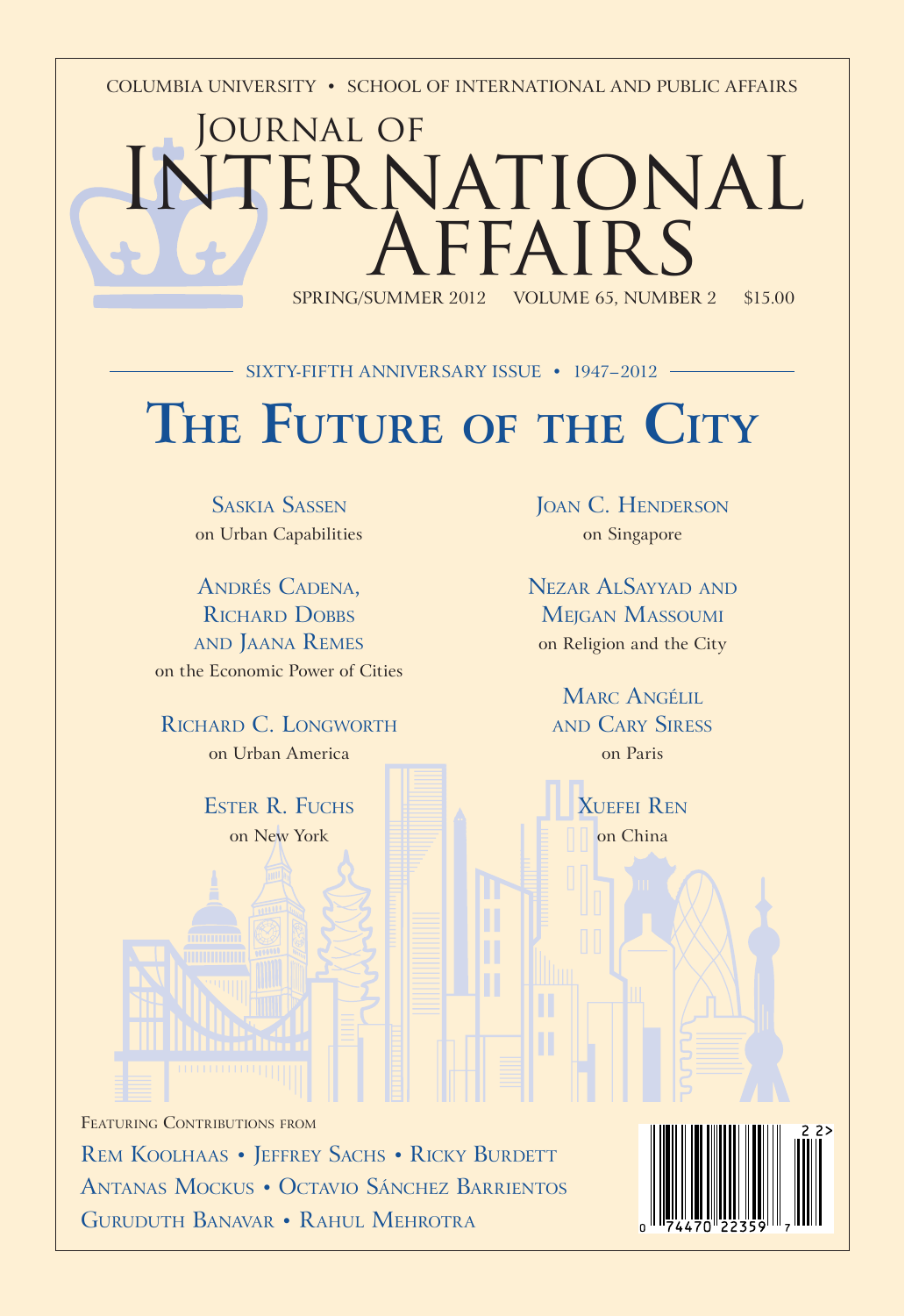# **JOURNAL OF INTERNATIONAL AFFAIRS**

SPRING/SUMMER 2012 VOLUME 65, NUMBER 2

#### **EDITORIAL BOARD**

Editor in Chief Managing Editor Business Director Senior Editor (Spring) Senior Editor (Spring) Senior Editor (Fall) Senior Editor (Fall) Director of Production Book Review Editor Features Editor Cordier and GPPN Editor Online Managing Editor Marketing Director Director of Editorial Assistants

**Paul Fraioli Andrea Moore Jonathan Roose Elizabeth Tomei Juontel White Anna Kordunsky Claire Young Osione Itegboje Michelle Chahine Rebecca Chao Nadia Hasham Julia Ritz Toffoli Ethan Wilkes Derek Carnegie**

#### **ADVISORY BOARD**

Richard K. Betts John H. Coatsworth Sharyn O'Halloran Robert Jervis Rashid Khalidi

Mahmood Mamdani Anya M. Schiffrin Stephen R. Sestanovich Gary Sick Alfred C. Stepan

#### **PRODUCTION ASSISTANTS**

Rebecca Fudala Brian Greer Homa Hassan Mara Ladewig Krisztian Simon Laura Vargas

### Robert Fitchette **EDITORIAL ASSISTANTS**

David Abrahamson Samir Ashraf Rohini Atal Rob Bachmann Angela Beibei Bao Jessica Barrineau Lee Catherine Booker Sebastian Borchmeyer Kathryn Bowman Ania Calderon Frances Yu-Chun Chen Ronald Davis Cara Dermody Marie Doucey

Sue-Ann A. Foster Caroline Fox Rebecca Fudala Ben Green Brian Greer Jon Grosh Saša Hezir Michael Jacobs Anna Keegan Francisco Eduardo Lastra y Lastra Samantha Libby David MacDonald Tyrik McKeiver

Jane Park Aarti Ramachandran Edward A. Reynolds Richard C. Reynolds Emmania Rodriguez Timothy Sandole Rajitha Swaminathan Derek Sylvan Lyle Sylvander Philip Tuson Denise Wilson Christopher Wood Joonseok Yang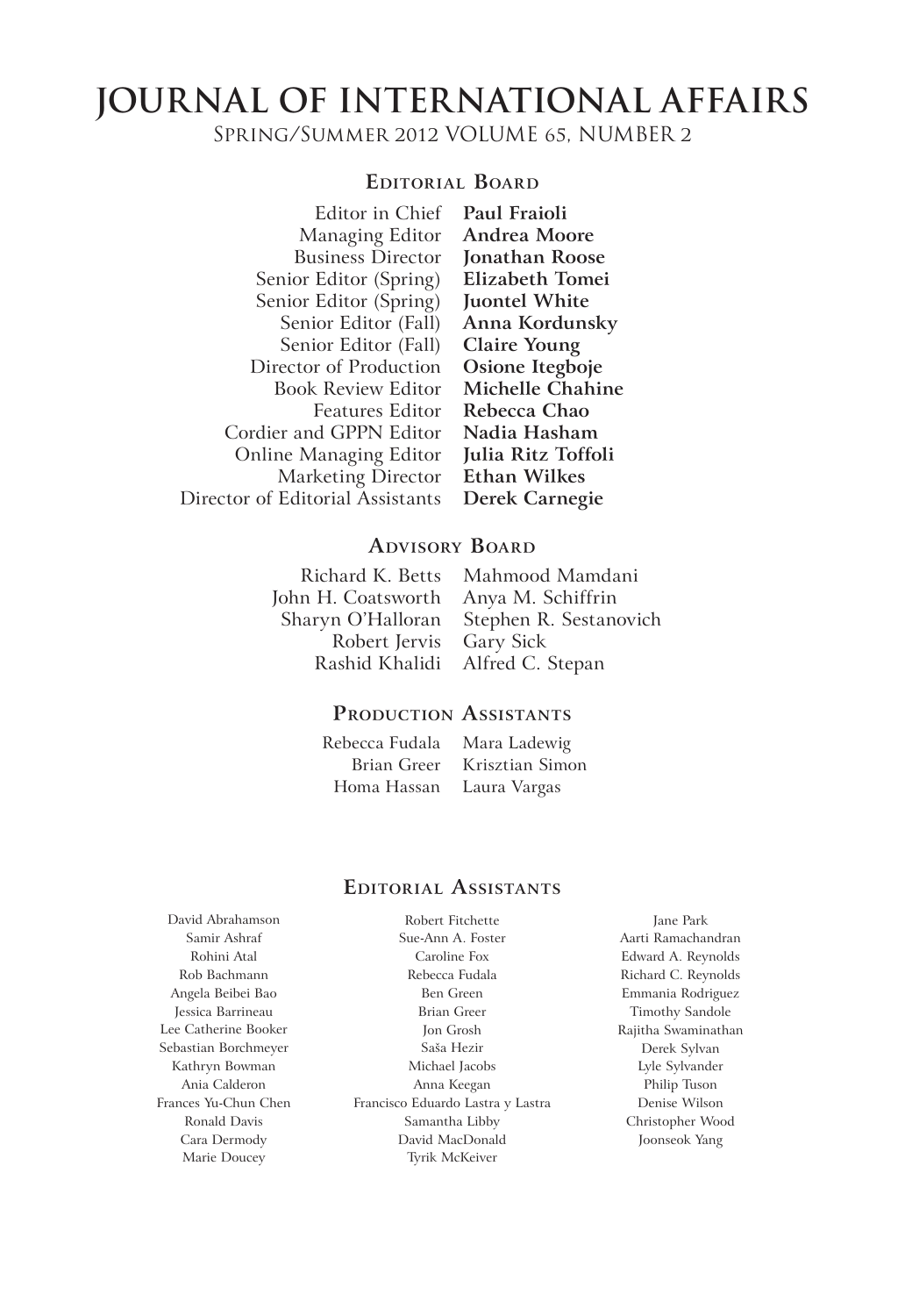# JOURNAL OF International Affairs spring/summer 2012 Volume 65, Number 2

- vii **EDITORS' FOREWORD**
- xi **CONTRIBUTORS**

## **THE FUTURE OF THE CITY**

| 1  | Andrés Cadena, Richard Dobbs and Jaana Remes<br>The Growing Economic Power of Cities                           |
|----|----------------------------------------------------------------------------------------------------------------|
| 19 | Xuefei Ren<br>"Green" as Spectacle in China                                                                    |
| 31 | Nezar AlSayyad and Mejgan Massoumi<br>Religious Fundamentalisms in the City:<br>Reflections on the Arab Spring |
| 43 | Ester R. Fuchs<br>Governing the Twenty-First-Century City                                                      |
| 57 | Marc Angélil and Cary Siress<br>The Paris Banlieue: Peripheries of Inequity                                    |
| 69 | Joan C. Henderson<br>Planning for Success: Singapore, the Model City-State?                                    |
| 85 | Saskia Sassen<br>Urban Capabilities: An Essay on Our Challenges and Differences                                |
| 97 | Richard C. Longworth<br>Urban America: U.S. Cities in the Global Era                                           |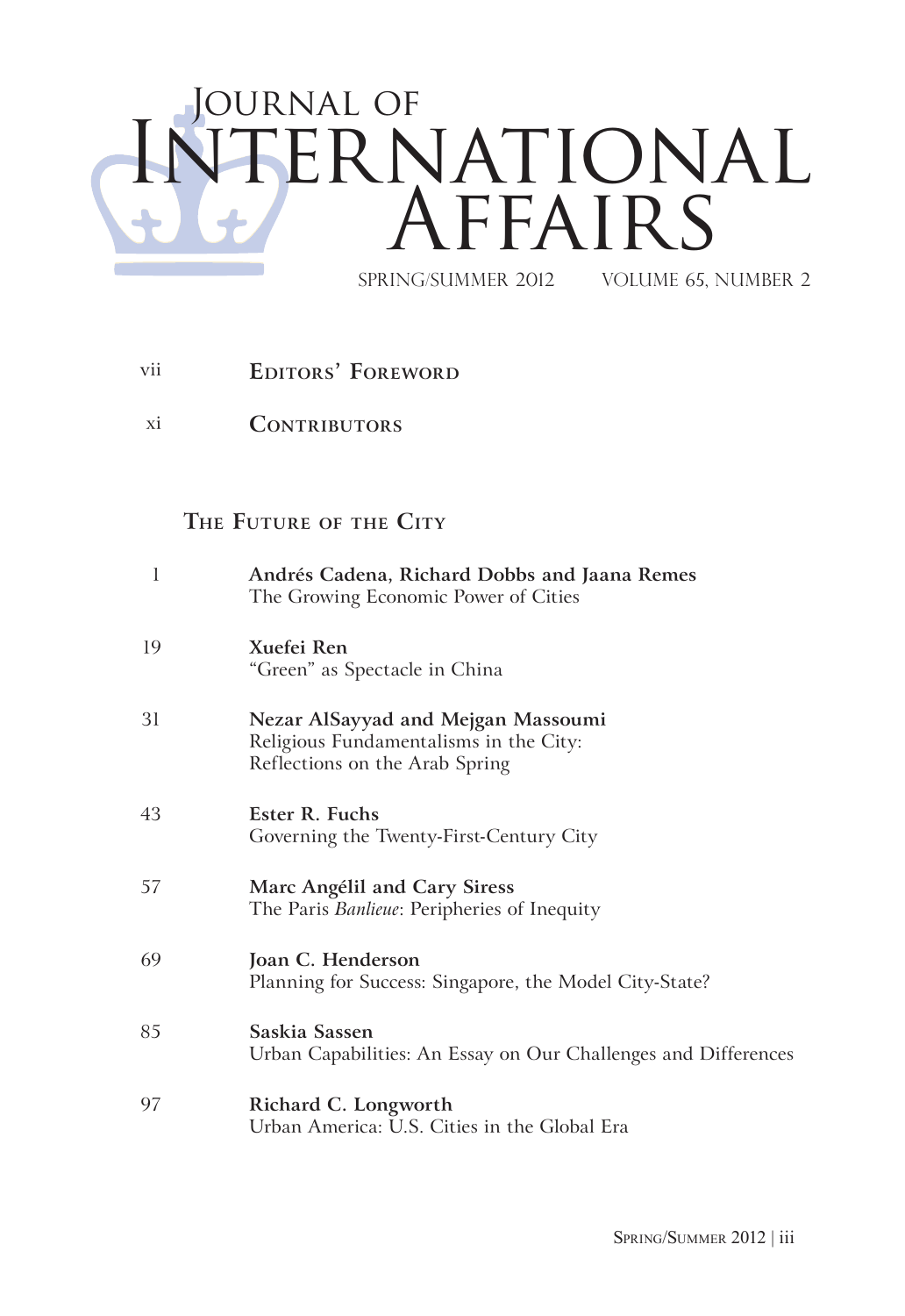### **FEATURES**

| 113 | Rem Koolhaas<br>The Invention and Reinvention of the City                    |
|-----|------------------------------------------------------------------------------|
| 121 | Octavio Sánchez Barrientos<br>A Singapore in Central America?                |
| 127 | <b>Jeffrey Sachs</b><br>Millennium Cities                                    |
| 133 | Rahul Mehrotra<br>Between Equity and Impatient Capital: Making Indian Cities |
| 139 | <b>Ricky Burdett</b><br>Finding Solutions for Urban Imbalances               |
| 143 | <b>Antanas Mockus</b><br>Building "Citizenship Culture" in Bogotá            |
| 147 | <b>Guruduth Banavar</b><br>Overcoming the Sustainability Challenge           |

## **ANDREW WELLINGTON CORDIER ESSAY**

157 **Zachary Craun** Refurbishment as a Sustainable Urban-Design Strategy

## **GLOBAL PUBLIC POLICY NETWORK ESSAY**

171 **Nada Tarbush** Cairo 2050: Urban Dream or Modernist Delusion?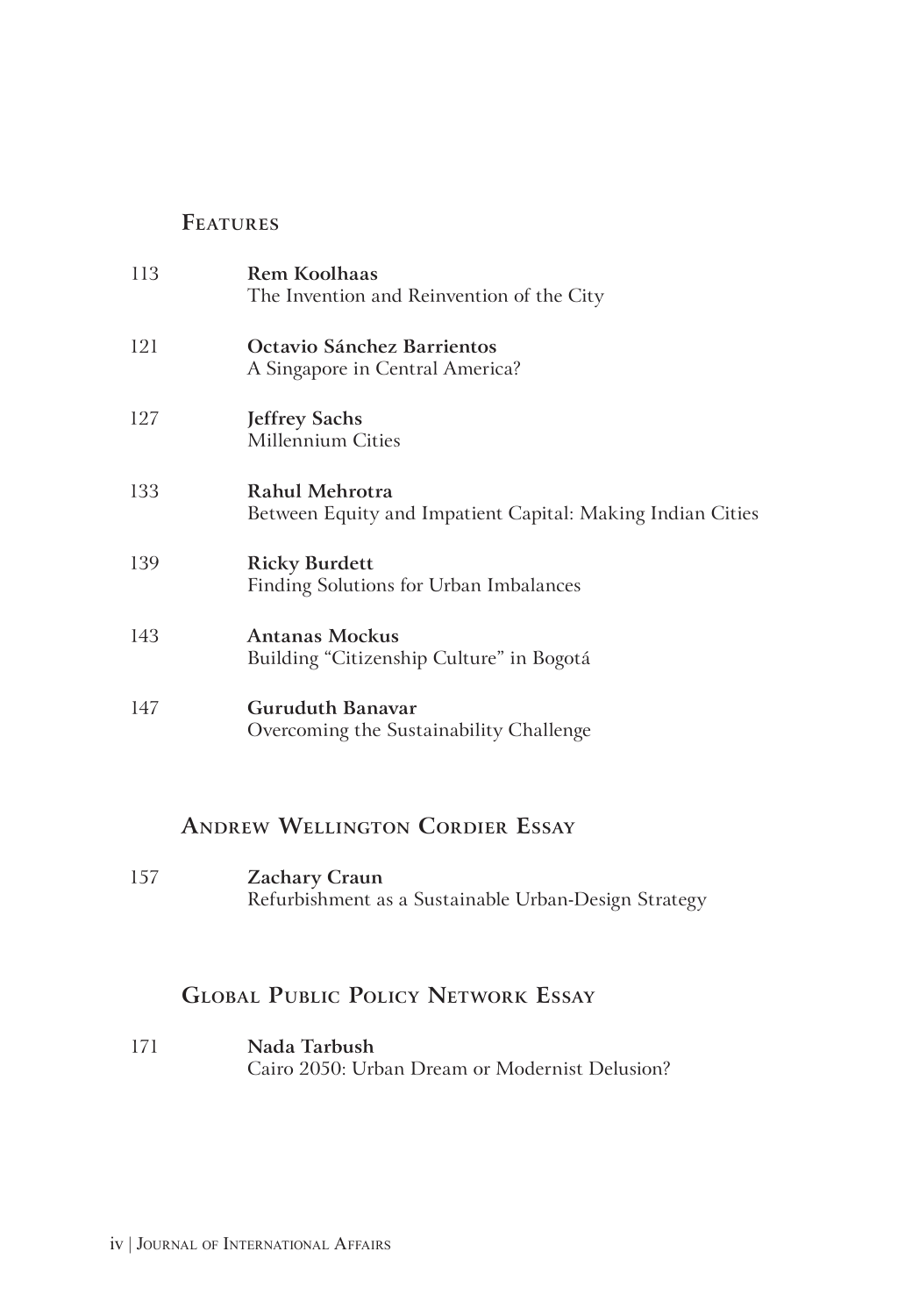### **REVIEW ESSAYS**

189 **Ethan Wagner** Two Tales of a City 192 **Samantha Hammer** The Urban Battleground: Explaining Conflict in Global Cities

### **FURTHER READING**

197 David Kortava, Timothy Sandole, Andrew McCornack, Seisei Tatebe-Goddu, Richard C. Reynolds, Samantha McCann, Edward A. Reynolds, Priyam Saraf, Matthew Schiavenza, Christopher Reeve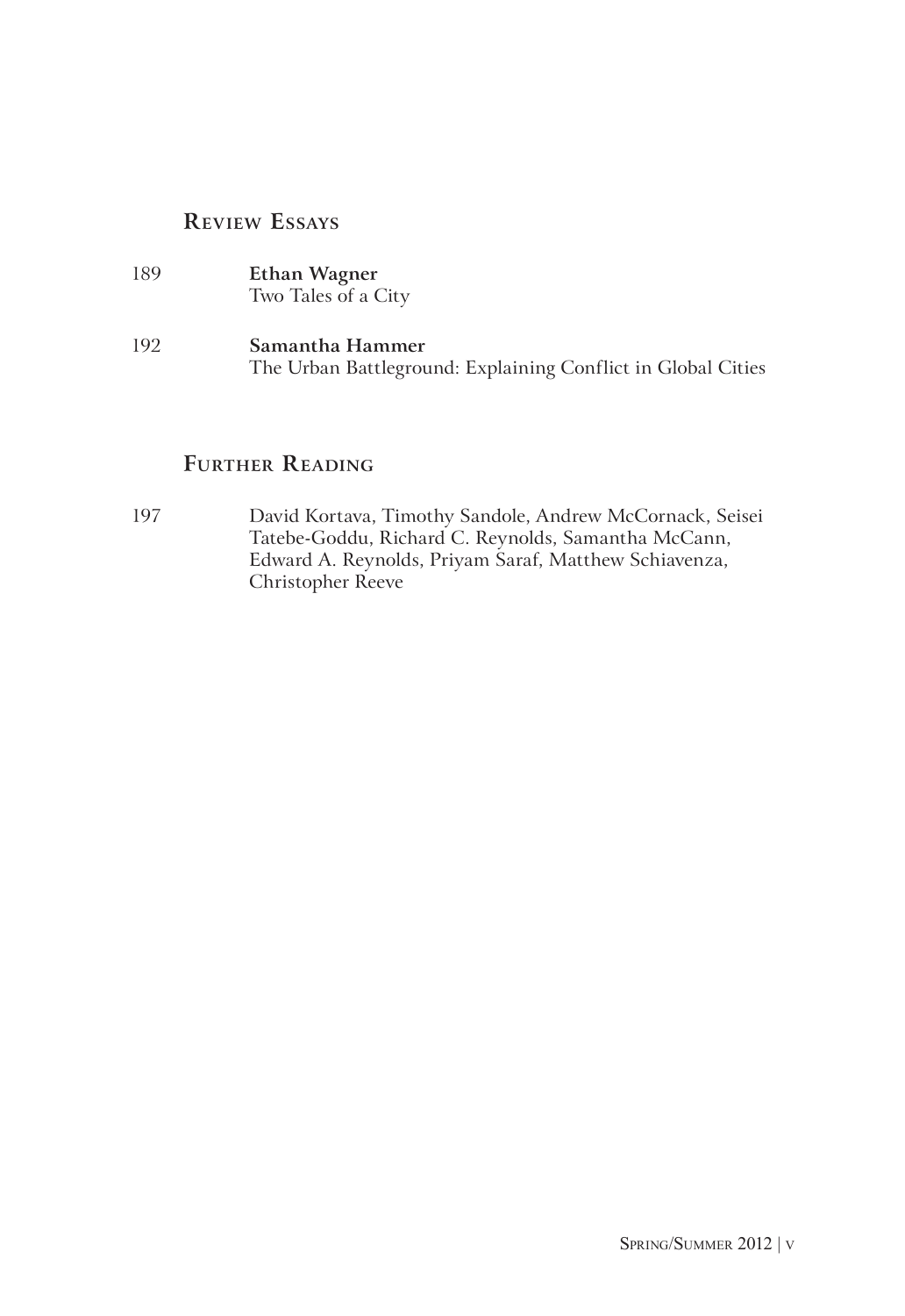# *THE PARIS BANLIEUE:* **PERIPHERIES OF INEQUITY**

# Marc Angélil and Cary Siress

*Debates on contemporary urban conditions often center on the periphery of the city where an ever-increasing proportion of the urban population is forced to live. This article focuses on the* banlieue—*the periphery of Paris—as a model for the breakdown of the spatial order in cities globally. We examine how France's urban planning, guided by political and economic influences, has created and sustained* banlieue *poverty and marginalization. With rising anxieties about civil disorder in Paris resulting from the spatial inequities and cultural stigma toward the* banlieue*, it is now generally agreed that the city's historical planning policies have failed. We argue that any attempt to allocate space within a city equitably cannot emanate from the city center alone, but must also come from the marginalized periphery, which is equally a part of the system.* 

If Paris burning? Whether on the movie screen or in political history, this infa-<br>Imous question has never lost its charge.<sup>1</sup> The city still burns as tensions mount mous question has never lost its charge.<sup>1</sup> The city still burns as tensions mount among factions of the urban populace, particularly between those within the city core and those on the periphery, or *banlieue*. The word *banlieue* is the product of two French words: *ban* (to forbid) and *lieue* (league, or about four kilometers). The term refers to a belt of residential neighborhoods surrounding the city core. While "periphery" can refer to both rich and poor neighborhoods, *banlieue* has become a pejorative euphemism for neighborhoods with low-income housing projects, predominantly for immigrant families, that are characterized by widespread poverty, unemployment and violence.

Historically, the city limits of Paris were marked by tax-collection barriers that only extended to its immediate margins.<sup>2</sup> Therefore, policies and laws applied to those in the city core and the immediate periphery. Beyond this area lay the "zone," a barren stretch of land in which inhabitants were cut off from the

*Marc Angélil is a professor and senior dean of the Department of Architecture at the Swiss Federal Institute of Technology (ETH Zurich). Cary Siress is an architect and senior researcher at the Future of Cities Laboratory in Singapore.*

*Journal of International Affairs,* Spring/Summer 2012, Vol. 65, No. 2. SPRING/SUMMER 2012 | 57 *©* The Trustees of Columbia University in the City of New York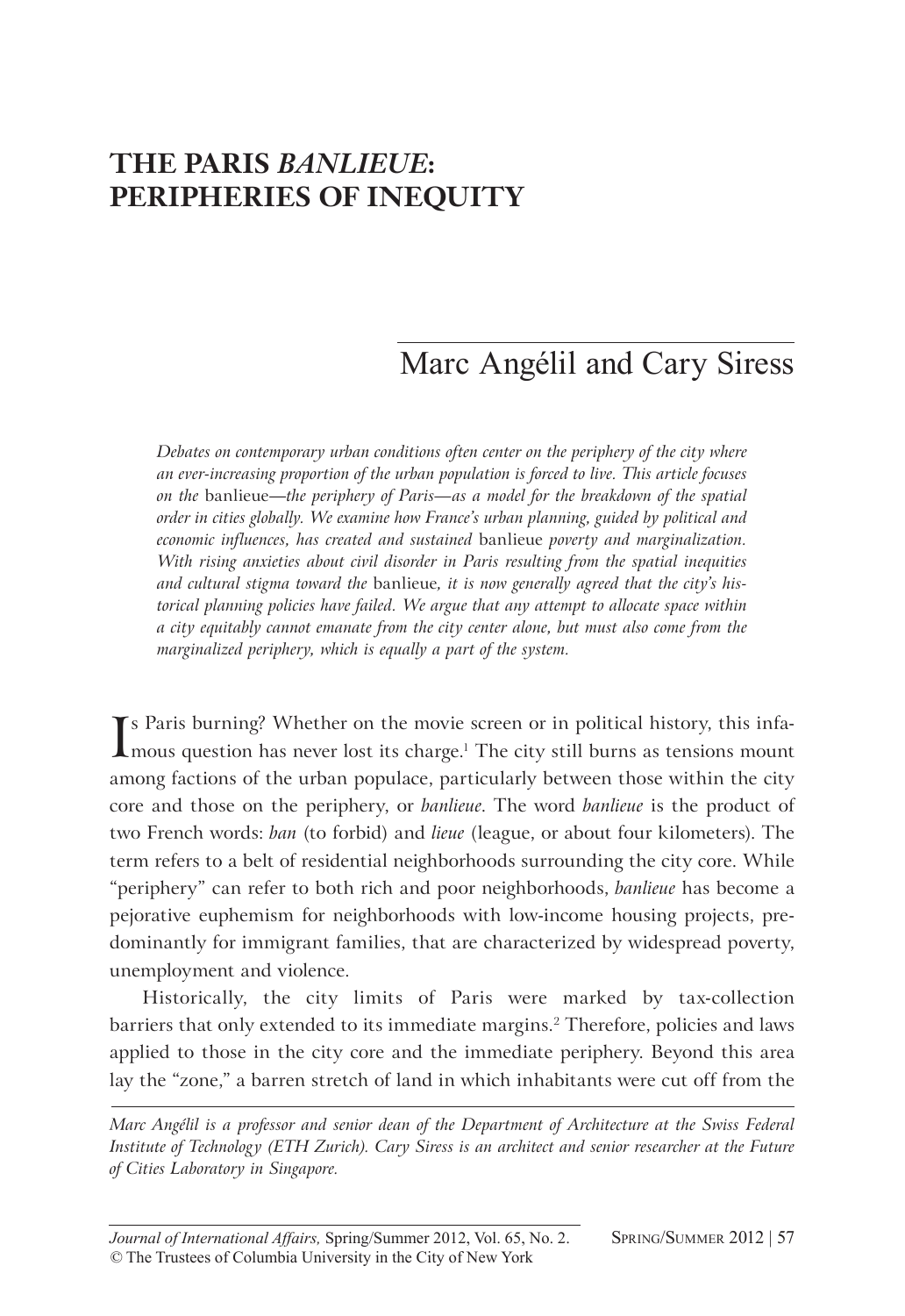governing framework of the republic.3 In the early 1870s, when Paris underwent grand modernization, the immediate periphery was annexed into the city core. Gentrification and suburban sprawl led to the creation of a new periphery in which poor communities became displaced and were relegated to the outskirts, the once-barren zone. The zone became known as a "place of the *ban*" since residents had been excluded both physically (because of distance from the city) and culturally (because of class-based prejudice) from society.4 Thus, the expression *banlieue* 

The relationship between [the city center and the *banlieue*] has been reduced to a standoff of good versus evil. infers a symptomatic breakdown of spatial politics and functions as the physical manifestation of a stigmatized social space.

Urban planning in France has caused differences between the city center and the *banlieue* so great that the relationship between the two areas has been reduced to a standoff of good versus evil—a divide between the orderly center and its dangerous exterior.<sup>5</sup> Tensions between the *banlieue* and the city core are the result of social and spatial inequities that arise from class and ethnic territorial segregation. In a country where the *Declaration of the Rights* 

*of Man and of the Citizen* was born and where *liberté, égalité, fraternité* is writ large an emblem of tolerance, political practices that compromise these coveted human rights prevail, particularly for those in the *banlieue*. As such, complaints of injustice are growing louder in marginalized neighborhoods and have reached a fever pitch on the edges of the capital. Indeed, there is an expansive list of riots that have been widespread in France over the past few decades, including the social discord in the summer of 1981, as well as riots in the *banlieues* of Paris in September 1995, May 1996, December 1997 and 1998, May 1999, September 2000, July and December 2001, and January and October 2002.6 Because of the proliferation of violence, it is generally agreed that France's postwar urban policies have been unsuccessful. The riots serve as reminders of how volatile urban spaces can become, whether in France or in the thousands of peripheries scattered across the globe.<sup>7</sup>

#### FRENCH URBAN PLANNING IN THE NINETEENTH CENTURY

Baron Georges-Eugène Haussmann, a widely known French prefect and civic planner, oversaw a grandiose modernization of the nation's capital throughout the nineteenth century. Supported by Emperor Louis-Napoléon Bonaparte III, Haussmann was charged with transforming the entire social and material makeup of Paris. He capitalized on the power of the straight line, creating sharp new thoroughfares through what had been a labyrinthine tangle of medieval streets; the resulting *grands boulevards* still dominate the inimitable images of the French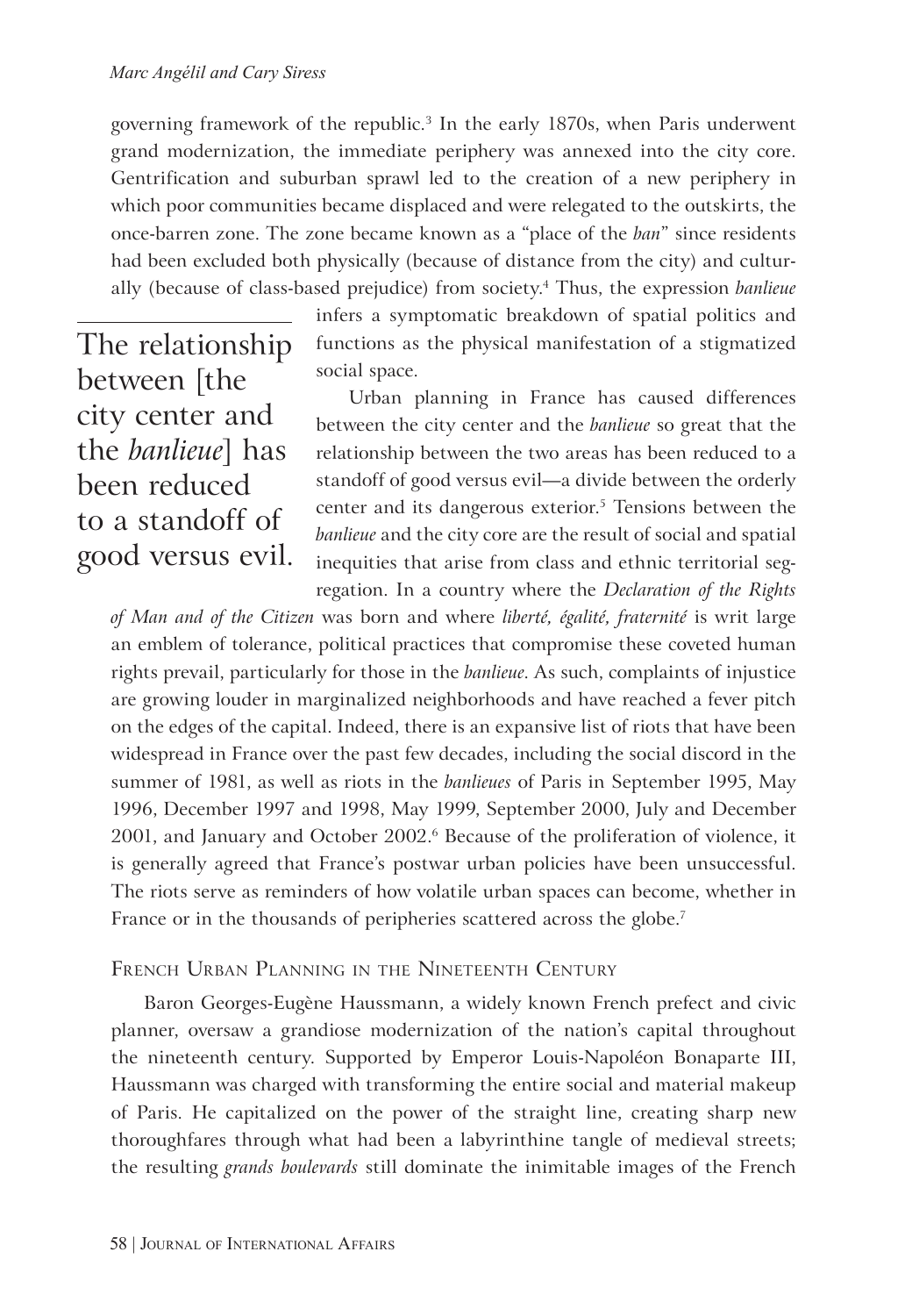capital. Such boulevards became the cornerstone of a calculated spatial zoning that clearly separated well-off areas from disadvantaged neighborhoods.<sup>8</sup> These efforts to restructure the urban core accomplished, according to geographer David Harvey, "the expulsion of 'dangerous classes' and insalubrious housing and industry from the city center."9 This process of evicting the poor to the outskirts is most famously captured in the photographs of Charles Marville. Such images bear witness to the political blindness at the heart of this grand project, which fueled the anger of the underprivileged and ultimately led to *la Semaine sanglante* (the Bloody Week) in 1871.

Harvey identifies this division as "a spatial framework" around which "processes—of industrial and commercial development, of housing investment and residential segregation, and so on—could cluster and play out their own trajectories and thus define the new historical geography of the city's evolution."<sup>10</sup> Consequently, some territories develop spectacularly at the expense of others, validating the notion of "uneven geographical development."11 Within this organized spatial hierarchy, territory becomes a symbol of power; the city core, with its displays of grandeur*,* is reserved for elites, while the outlying belt is for the lower classes. It is in this sense that the *banlieue* is an emblematic manifestation of an urban pecking order, the product of political construction that asserts power through polarization of center and periphery.

#### PUBLIC HOUSING IN FRANCE

During the postwar years from 1945 to 1975, also known as the "glorious thirty," France was filled with economic prosperity. Construction of governmentsubsidized mass housing (*habitations à loyer modéré*) was launched on a large scale, boosting the national economy.<sup>12</sup> Private investors managing the ventures were incentivized by low interest rates and tax benefits and began to lead the construction of thousands of housing units with maximum efficiency. New districts of expansive neighborhoods filled with high-rise blocks populated the peripheries of Paris and other French cities.13 In each area, the result was bland architectural uniformity.<sup>14</sup>

Compromised from the outset by a prioritization of quantity over quality, the dilemma of the "new towns" was further exacerbated by spatial partitioning. Although such partitioning resulted from strict adherence to official land-use policies, the consequence was segregation along social lines. These projects were conceived basically as ghettos to accommodate workers recruited from North African states and former colonies to assist in postwar industrialization.<sup>15</sup> To keep the underprivileged at a distance is "very much in line with the history of Paris," a process in which "the combined action of town planners, property speculators and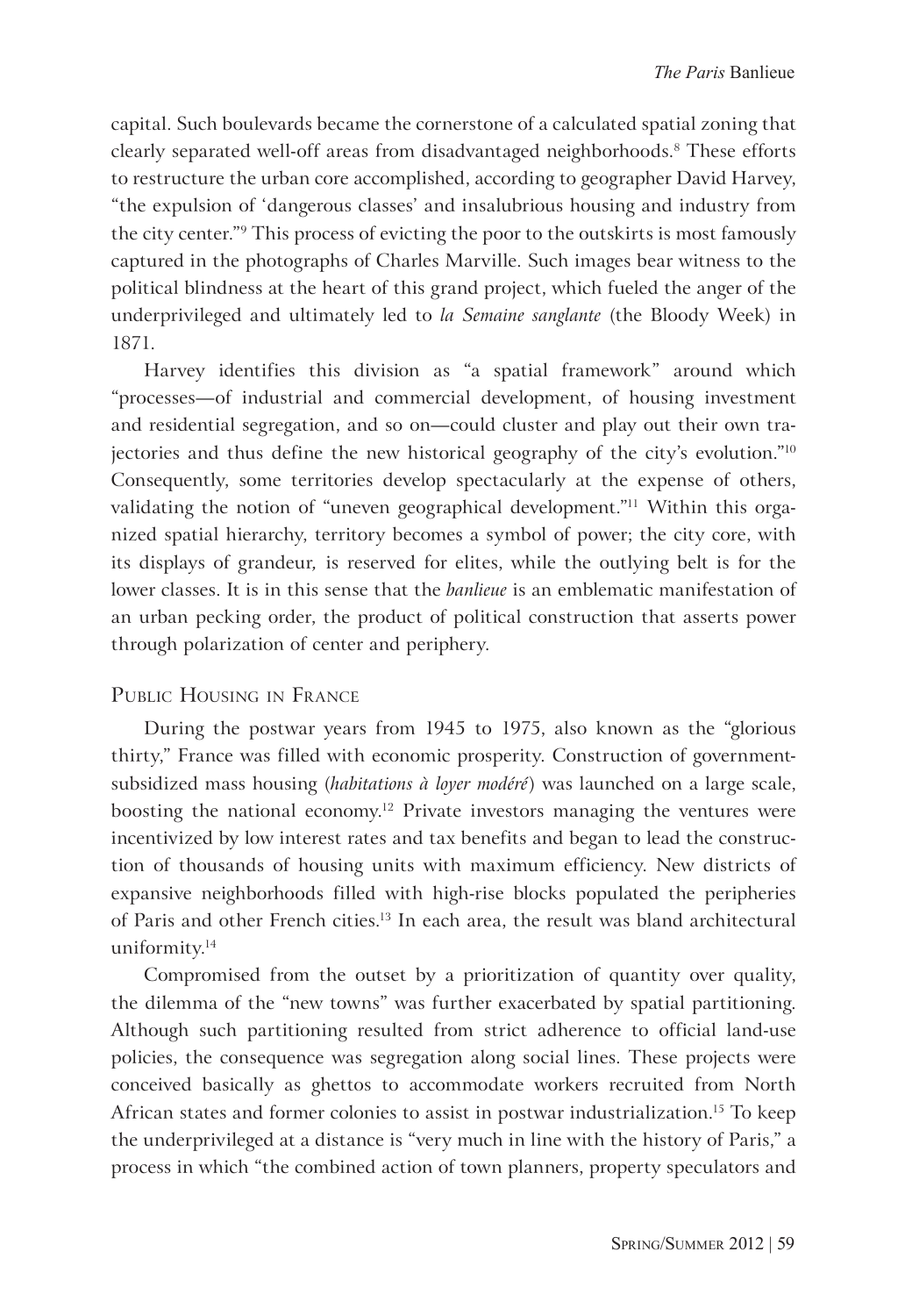police has never stopped pressing the poor, the 'dangerous classes', further from the centre of the city."16 Though it is questionable whether or not early urban planners consciously sought to enact a discriminatory spatial design, the impact is clear. In the creation of the *banlieues,* France found itself replaying a former colonial refrain,

only this time within its own national borders.<sup>17</sup>

In the creation of the *banlieues*, France found itself replaying a former colonial refrain, only this time within its own national borders.

#### MODERNIZATION OF *BANLIEUE* HOUSING

In France, *banlieue* housing estates are worlds apart from the ideal and, despite the seemingly resigned political atmosphere, public authorities are well aware of the problem. Indeed, the 1983 high-profile visit of President François Mitterrand to Parisian *banlieues* symbolized refocused attention to the periphery. More than a casual sortie beyond city walls, this state visit heralded the launch of the ambitious *Banlieues 89*  project, a grand plan for a more inclusive Paris com-

prised of an expanded and more just metropolitan realm.<sup>18</sup> This planning project stretched over a long period of time and was touted with the crowning motif "down with the *grands ensembles*," a message proclaimed by Mitterrand himself at the opening of a conference inspiring a new era of urban politics.<sup>19</sup> The project not only included the remodeling of existing buildings, but the demolition of several blocks of housing to rebuild modernized edifices. Through *Banlieues 89* new objectives were set that prioritized quality over quantity while seeking to integrate the city's marginalized parts.

Key to successful integration was first an understanding of the *banlieue* marginalization. To this end, sociologists such as Pierre Bourdieu and Loïc Wacquant, among others, were commissioned in 1989 to research the plight of the *banlieue*. The resulting report, titled *The Weight of the World* and published in 1993, includes a series of interviews that laid bare the living conditions in the tenements.20 The premium placed on the diversity of perceptions altered public understanding of the city and thereby forged new trajectories in urban politics.

Through the interviews, it became clear that conflicts arise in both the social and architectural space.<sup>21</sup> The project thus sought to alleviate conflicts through a two-pronged approach, referred to as "subject help" (*aide à la personne*) and "object help" (aide à la pierre).<sup>22</sup> The *Banlieues 89* campaign inspired countless projects of urban revitalization.23 Yet again, a bureaucratic machine was set in motion, but this time it was charged with the renovation and redevelopment of existing urban substance. Accordingly, the consciousness of human impact took precedence over the general purview of regional planning. There would be more variations of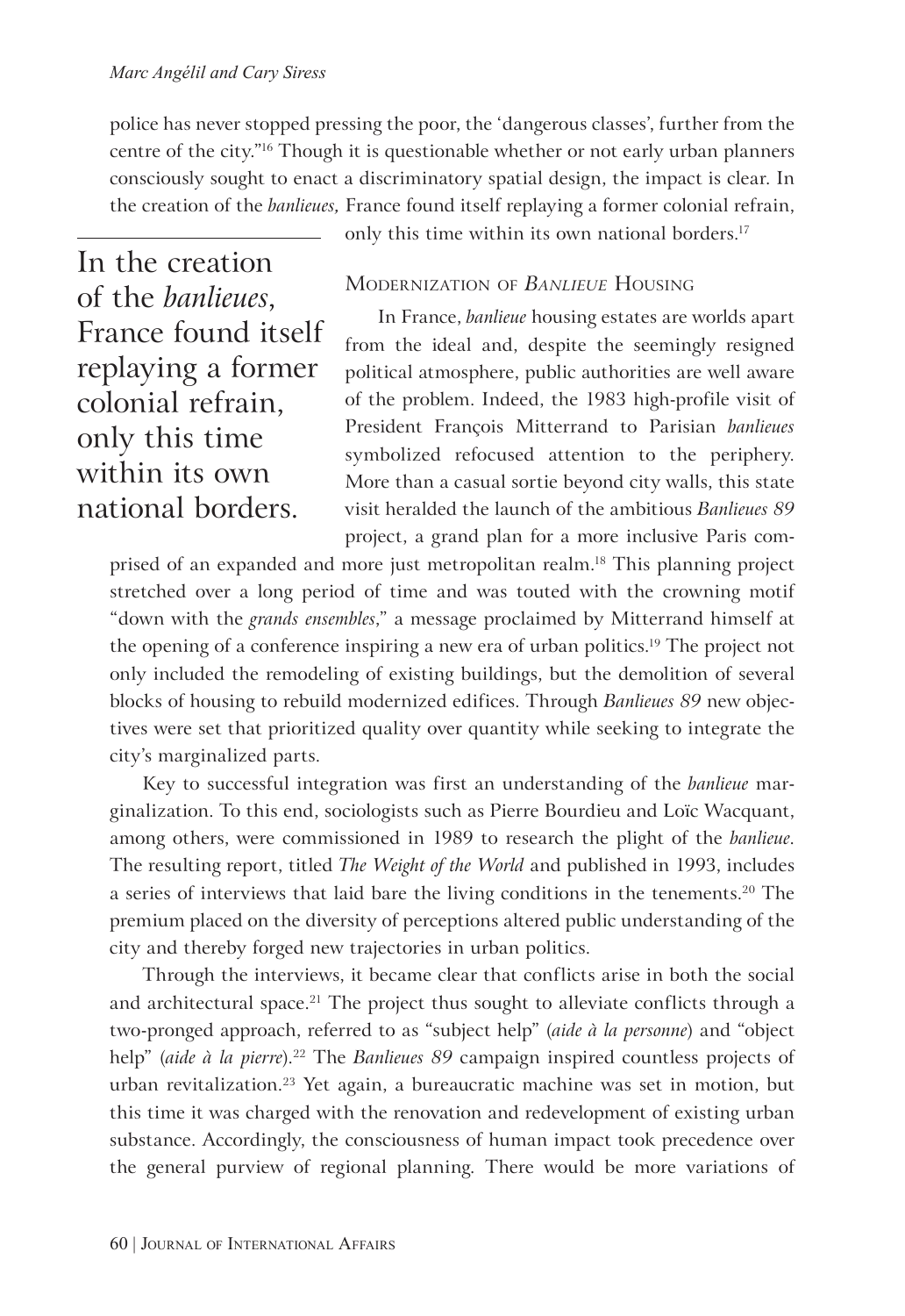housing with new models of proprietorship, including housing cooperatives and payment-installment plans that could lead to ownership and a greater sense of attachment to place. At the core of the scheme was the effort to integrate isolated districts, which required overcoming both visible and invisible borders.<sup>24</sup>

#### ECONOMIC ORIGINS OF *BANLIEUE* TENSIONS

Tension and despair over *banlieue* living conditions peaked in the 1980s in response to economic restructuring and have not declined since. In France, as in much of the Western world, employment became a rare commodity as companies moved to the Global South to pursue more profitable business interests. Modernization in Western cities therefore meant local deindustrialization in order to balance the rise of foreign-based manufacturing. Layoffs were thus widespread and unemployment skyrocketed, with ever-larger portions of the population pushed to the margins of society.<sup>25</sup> The decline in employment opportunities was coupled with a decrease in government provision of social services.

Not surprisingly, these structural readjustments directly affected vulnerable neighborhoods, which became doubly branded as stigmatized milieus of both the poor and unemployed, characterized by "advanced marginality" that Wacquant associates with the rise of a neoliberal economy.26 In his comparative research on Chicago ghettos and the Parisian *banlieue*, he lists six key characteristics that constitute the state of advanced marginality in developed economies and suggests that greater levels of development lead to more evolved modes of exclusion. First is the reintroduction of short-term wage laborers in place of long-term salaried employees. This fragments the labor force in favor of the upper class residing in the city core while peripheral districts become "border zones of the employment sphere." A second facet is the disconnection of the lower class from macroeconomic trends. As the market fluctuates, elites reap the benefits of economic upturns and such gains do not trickle down to the poor; instead, the poor are cut out of the equation altogether. Third, the physical space of the periphery becomes increasingly isolated. Fourth, social alienation is exacerbated by the isolated space. Fifth, Wacquant refers to "the disappearance of a viable hinterland" as a haven for the urban poor. Finally, groups lose their terms of communal solidarity, resulting in a "de-proletarianization" process.27

In *The Economic Horror*, Viviane Forrester addresses conditions of social and spatial breakdown. She demonstrates the irony of permanent mass unemployment, describing how a civilized society that relies on labor soon abolishes opportunity for work and simultaneously degrades those who struggle each day in search of work that does not exist.<sup>28</sup> The perpetually unemployed are then labeled lazy and lacking initiative when, in effect, they are internally exiled—foreigners in their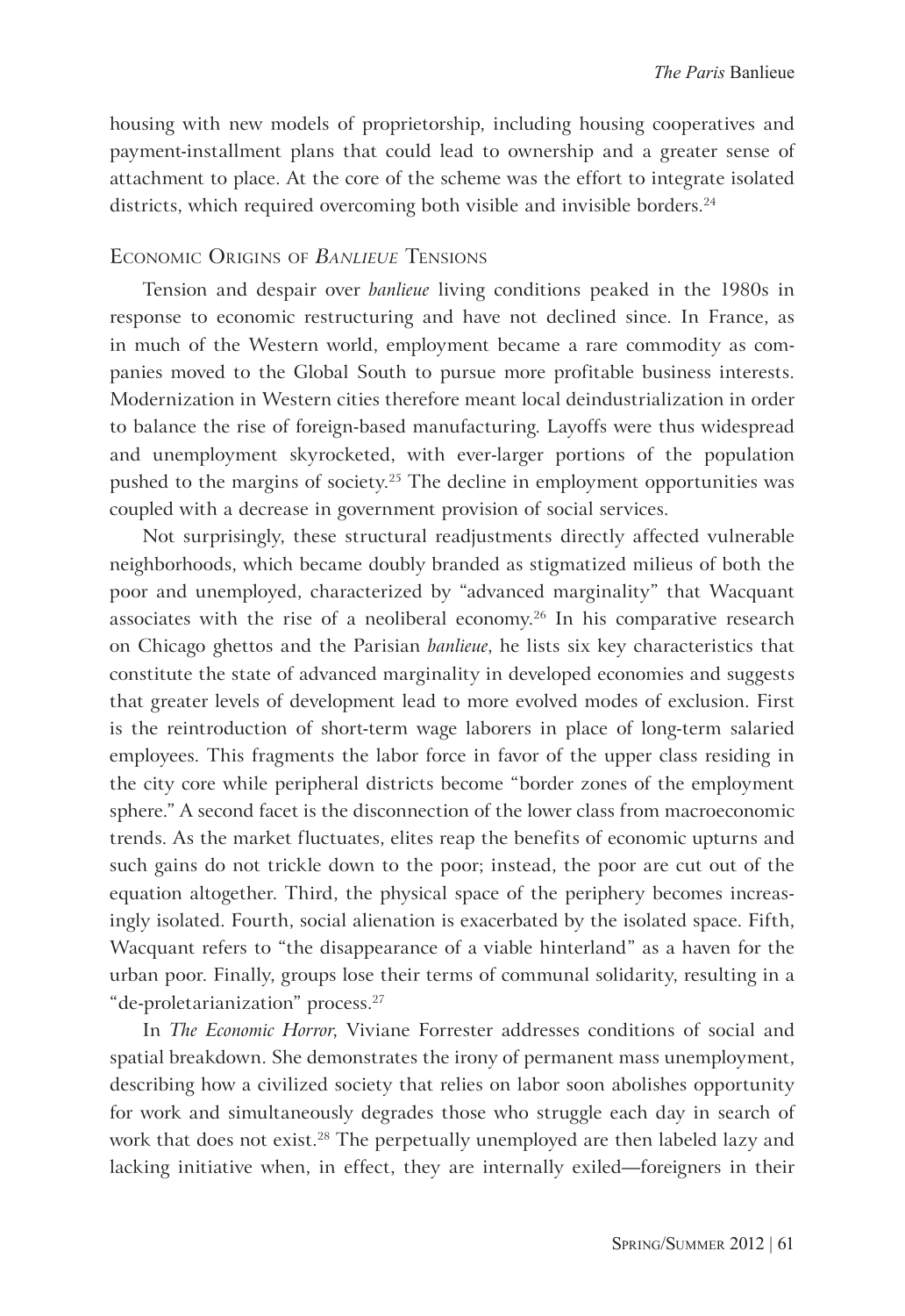own country living in a wholly different social and physical construct.<sup>29</sup>

The profile of social conditions in the Parisian *banlieue* is quite similar to that of the urban peripheral spaces in cities throughout the world. Whether in Baltimore, Montreal or Liverpool, unemployed teenagers from poor families are drawn into illicit street life in hopes of earning enough to meet their daily needs. They are likely to become high-school dropouts with a significantly reduced pool of job opportunities. These young people join a community of destitute people in the *banlieue* who often turn to drugs, violence and criminality in hopes of escaping their despair.<sup>30</sup>

*Banlieue* residents thus develop an increasing rage against authority that is often expressed through repeated bouts of active or indirect destruction. Buildings become dilapidated due to a chronic lack of maintenance, with paint peeling from the walls, elevators out of service and defective sanitation, all of which mark a permanent state of decay. Active aggression is demonstrated through vandalism and indifference toward authorities, including law enforcement, municipal officials and landlords alike. Such active aggression is matched by the aggression of police, fueling a vicious cycle of urban violence.

#### FRENCH SOCIAL UNREST

In the 1995 film *La Haine* (Hate), director Mathieu Kassovitz brought the riots of the periphery to the silver screen. The opening scene is filled with stark black-and-white images of demonstrators clutching placards and rampaging youth hurling rocks at police before running away. A story about the fall of society, the film highlights the infernal relationship, often sidelined in the national narrative, between marginalized territory and cultural politics in France.<sup>31</sup> Since the film's release, the state of people living in the *banlieue* has continued to receive national attention. *Banlieue* residents, as portrayed in the film, point to racial and class tensions as the source of their marginalization and develop animosity toward the state for enforcing policies that perpetuate such tensions. This tension often erupts in violence on both sides; police brutality is common in the streets of the *banlieue*, further fueling *banlieue* violence against the state.32 And so the *banlieue* has burned and continues to burn with the fire of hatred.

Ten years after the film's release, nothing had changed. On the night of 27 October 2005, French young people led a series of riots that continued for several weeks in which thousands of cars were burned along with public buildings, prompting the government to declare a state of emergency. In addition to the numerous deaths and injuries, the monetary damage from the unrest was estimated at 200 million euros.

In light of this unrest, Kassovitz wrote an open letter to Nicolas Sarkozy, then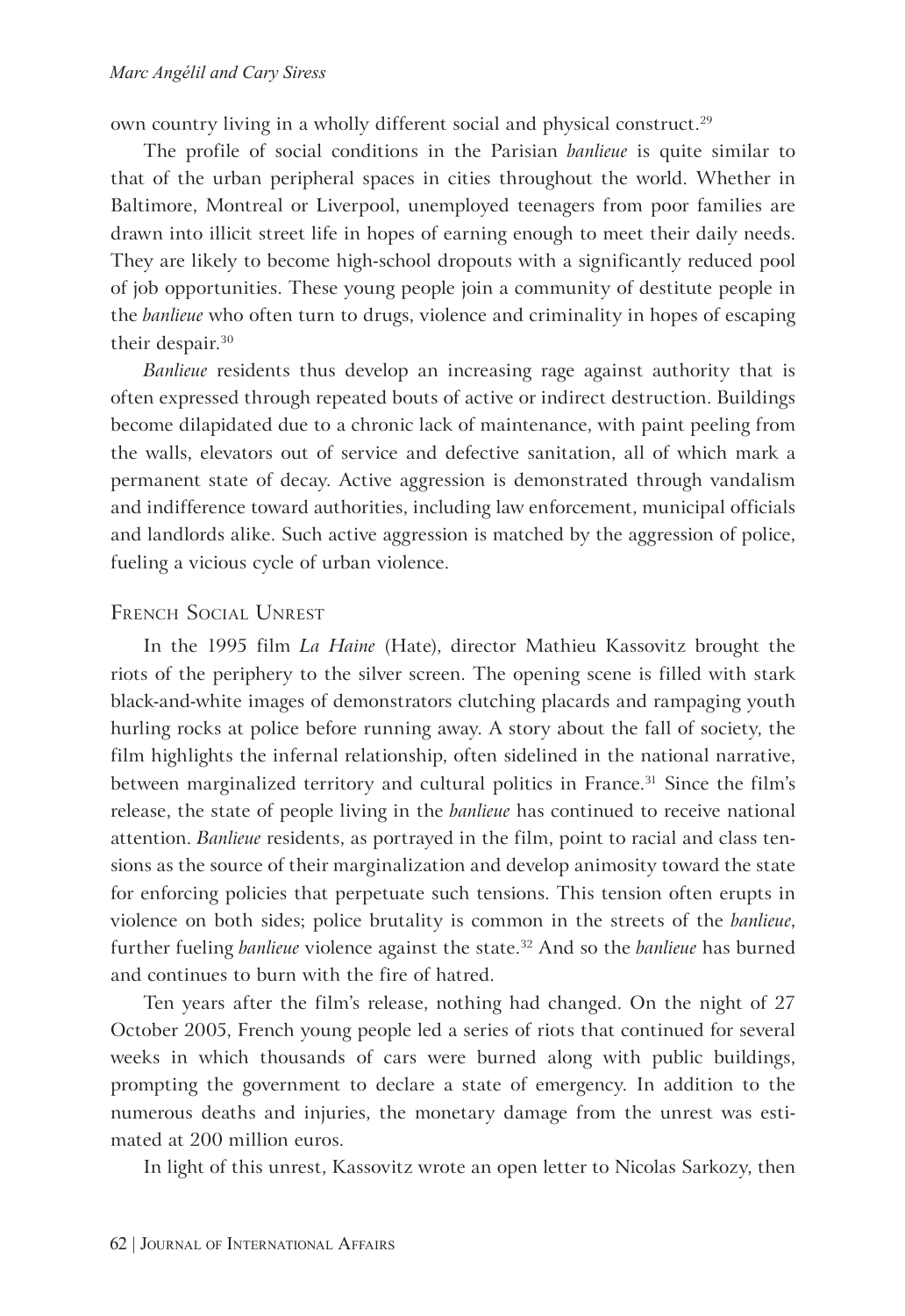minister of the interior, in which he stated, "As much as I would like to distance myself from politics, it is difficult to remain distant in the face of the depravations of politicians."33 Kassovitz attacked Sarkozy's use of the word "scum" to refer to young immigrants, calling him an egocentric demagogue whose lack of respect for impoverished communities was matched by rioters' lack of respect for property, be it public buildings or cars.

In truth, the sight of burning cars is common in France. Almost every morning in the outskirts of Paris and other French cities, streets are littered with the charred remains of automobiles set afire the night before. In the riots of 2006, nearly forty thousand cars were burned, averaging a hundred vehicles per night slightly higher than the year before. $34$  The melodic names of Clichy-sous-Bois, Aubervilliers, Épinay-sur-Seine, Le Bourget and La Courneuve hardly resonate with the chronic state of crisis besetting them. Their official designation as *zones urbaines sensibles* (sensitive urban zones) has proven a more suitable epithet for municipal authorities when citing just cause for inter-

*Banlieue* residents develop an increasing rage against authority that is often expressed through repeated bouts of active or indirect destruction.

vention. Such formal designations are state attempts to control the waves of spontaneous rioting that sweep through the *banlieues*. These classifications shape the public perception of the problem as one isolated to a troubled periphery, helping the state to rally support for targeted crackdowns.

Though riots in Paris may signal an entrenched, nationwide problem, they are not the result of an organized revolt but are rather the culmination of several stand-alone actions by angry individuals giving representation to collective grievances. This is significant because, in France, policy responses to societal conflict are often applied in isolation, affecting a particular "problem space." If the unrest comprises a multiplicity of violent incidents in a designated space, they seem easier to contain than the larger root causes that defy spatiality.<sup>35</sup>

#### FAILURE OF FRENCH URBAN PLANNING

Had it gone according to plan, the reorganization of Paris would certainly have transformed the geography of the *banlieue,* answering Lefebvre's plea for a humane city. For just as there is a *Declaration of Human Rights,* there must also be, according to Lefebvre, a similar declaration specifying "*le droit à la ville*," or the right to the city.<sup>36</sup> His pamphlet of the same name, published in two segments in 1968 and 1972, detailed an appeal for a qualitative urban space that serves the core of society—working-class people.37 The demand was clear: instead of ruthless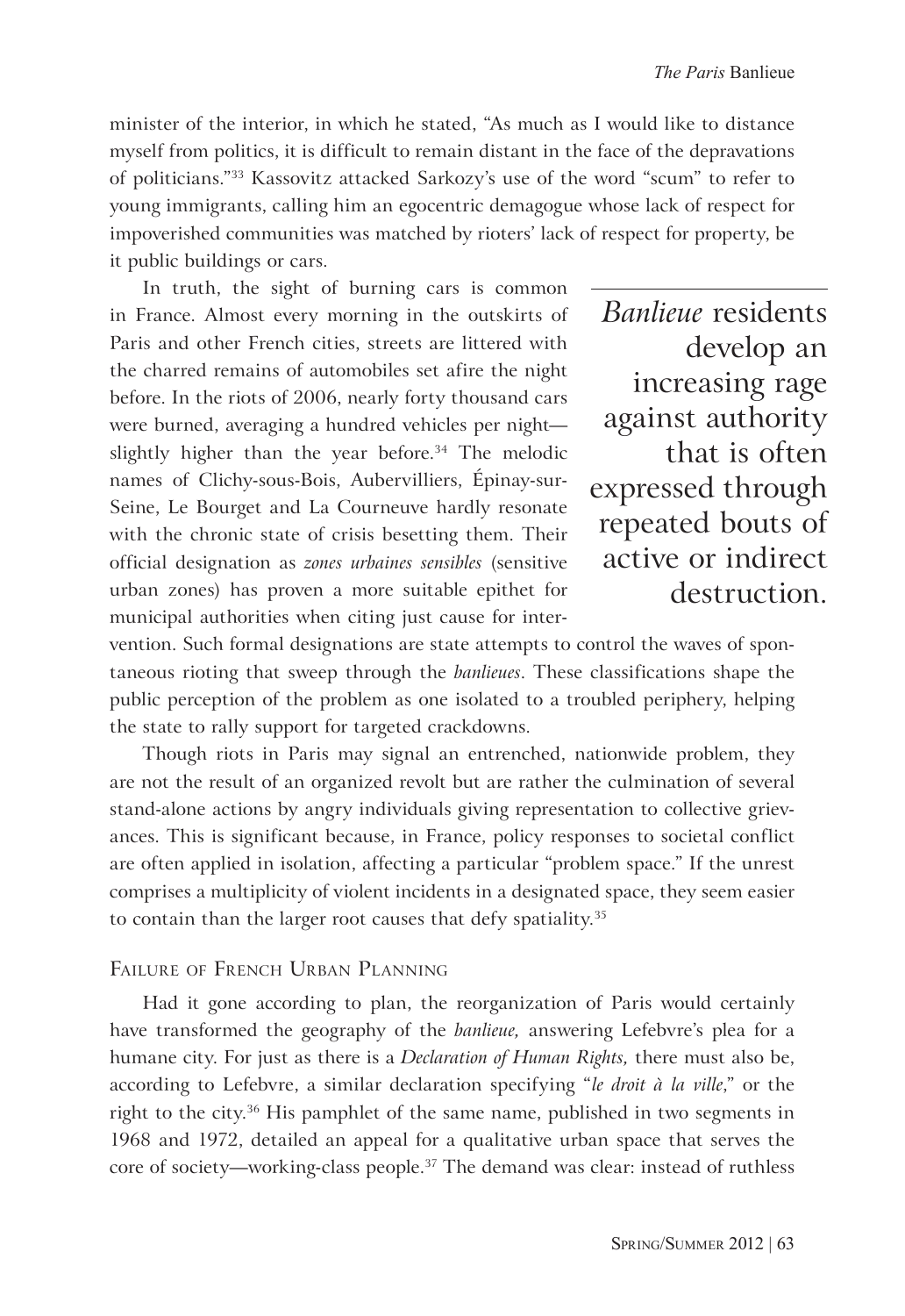political power and arbitrary economic machinations governing the city, it must be collectively managed as a common good. Furthermore, since the city encompasses more than just its center, its edges must also be addressed as integral parts of the system. Only then, when marginalized areas gain political representation, will the "right to the city" begin to take root. Indeed, these areas already constitute the vast majority of the metropolitan populace.<sup>38</sup> This implies that the right to the city cannot emanate solely from the center, but must also arise from the margins from the thousands of peripheries that must now take center stage as the main protagonists in a new course of urban political economy.

What good are grand visions of urban space when social conditions are inequitable? The "right to the city" should mean the "right to equal treatment," inferring political, economic and social equality. The predicament of the periphery requires more than lip service and ad-hoc police repression; rather, it requires a thorough, careful strategy to address root problems*.*

#### THINKING BEYOND SPATIAL POLITICS

The Parisian *banlieue*, like so many other places, is still governed through a focus on policing. Because such a focus has been coupled with repressive economic forces throughout history, it has developed, as Jacques Rancière suggests, "a common space . . . [that] makes forms of domination appear as if they are founded on a sensible and obvious system."39 The profile of a territory is thus constructed as "society is . . . divided into functions, into places where these functions are exercised, into groups which are, by virtue of their places, bound for exercising this or that function."40 By the sheer fate of being on the periphery, one is condemned to poverty, and this poverty, so it follows, belongs to the periphery.

This is a vicious cycle causing entire segments of the population to be trapped in a physical and social space. While attempts to establish equity for the *banlieue* have been made, much more must be done. Escaping this trap calls for something transformational that revisits the *Declaration of the Rights of Man and of the Citizen* and that alters the political imagination. One might draw on Wacquant's radical proposition for guaranteeing equal levels of subsistence for all members of society. He proposes that society should "break out of the market-state paradigm and sever the link between work and subsistence via the institution of a citizen's wage."<sup>41</sup> This would secure enough earnings for basic survival independent of employment. With this citizen's wage or "basic income plan," as he calls it, social integration would no longer be linked to earnings, but would be built into the system.<sup>42</sup>

This alone is not sufficient to transform the *banlieue*. To be truly integrated, the republic would have to be refounded on a "declaration of the rights of man and of space." However longstanding, conceptions of space are themselves constructions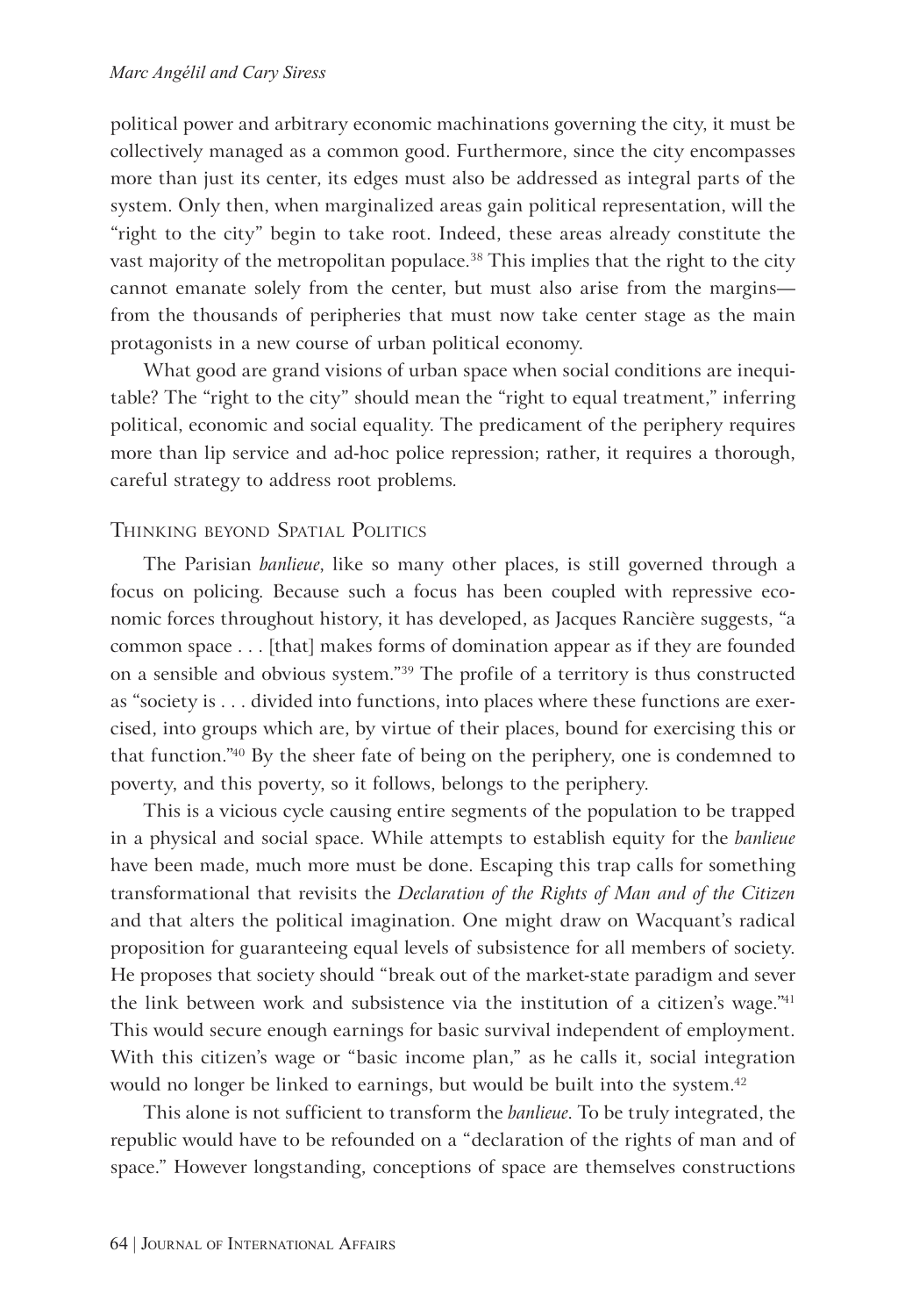that can be undone and reformed. Just as citizens have the right to the means of survival, they should also have the right to dwell in and shape space as a vital resource.

These two tenets in tandem spell out a new socio-spatial agenda, one that will not happen of its own accord. The idea of overturning a political order is as unthinkable now as it was before the French Revolution. The storming of the Bastille in 1789, the erection of barricades for the Commune of 1871 and the taking of the streets during the events of 1968 came and went in a blaze of passion. Should society again fail to take action to revive the human condition, the peripheries*—*wherever they may be—could very well be the next site of revolution. We are reminded by the voice-over at the opening of *La Haine*, and as history might yet prove again, "It's not the fall that counts, it's the landing." The clock is still ticking.  $\Phi$ 

#### **NOTES**

<sup>1</sup> The title of the 1966 film *Paris brûle-t-il?* [Is Paris Burning?] quotes Adolf Hitler's question to his chief of staff after having insisted that Paris be set ablaze rather than surrendered to Allied forces at the end of World War II.

2 Waqas Jawaid, "City of Lights, City of Fire: Architectural Apartheid in the Paris Banlieue" (bachelor's thesis, Princeton University, 2010).

4 David Harvey, *Paris, Capital of Modernity* (New York: Routledge, 2003), 88.

5 See Harvey's *Paris, Capital of Modernity*, which is an exposé on the history of the French capital. Harvey provides a detailed treatment of social uprisings in Paris that pit the center against the periphery during the rise of capitalism. See also Lukasz Stanek's essay, "Lessons from Nanterre," which makes references to Henri Lefebvre's observations on the events of 1968 and the difficult relationship between a privileged center and an underprivileged periphery. Ibid., 88, 96–97, 149, 150; Lukasz Stanek, "Lessons from Nanterre," *Log* 13/14 (2008): 59–67.

6 The list covering events from 1981 to 2006 is taken from Laurent Mucchielli and Véronique Le Goaziou, *Quand les banlieues brûlent... : Retour sur les émeutes de novembre 2005* (Paris: Éditions La Découverte, 2006), 6–7.

7 See Henri Lefebvre, "The Right to the City," in *Writings on Cities*, trans. Eleonore Kofman and Elizabeth Lebas (Oxford: Blackwell, 1996), 147–59; Henri Lefebvre, *Espace et politique*, 2nd ed. (Paris: Anthropos/Éditions Economica, 2000).

- 8 Harvey, *Paris, Capital of Modernity*, 130.
- 9 Ibid., 112.
- 10 Ibid., 113.

11 David Harvey, *Spaces of Global Capitalism, Towards a Theory of Uneven Geographical Development* (London: Verso, 2006), 77.

 $12$  For a detailed account of the history of the HLM, or rent-controlled housing, in France and their stigmatization as housing for the masses, see Jacques Lucan, *Architecture en France (1940–2000)* (Paris: Le Moniteur, 2001), 63–89.

13 Éric Hazan, *The Invention of Paris, A History in Footsteps*, trans. David Fernbach (London: Verso, 2010), xiii.

<sup>3</sup> Ibid.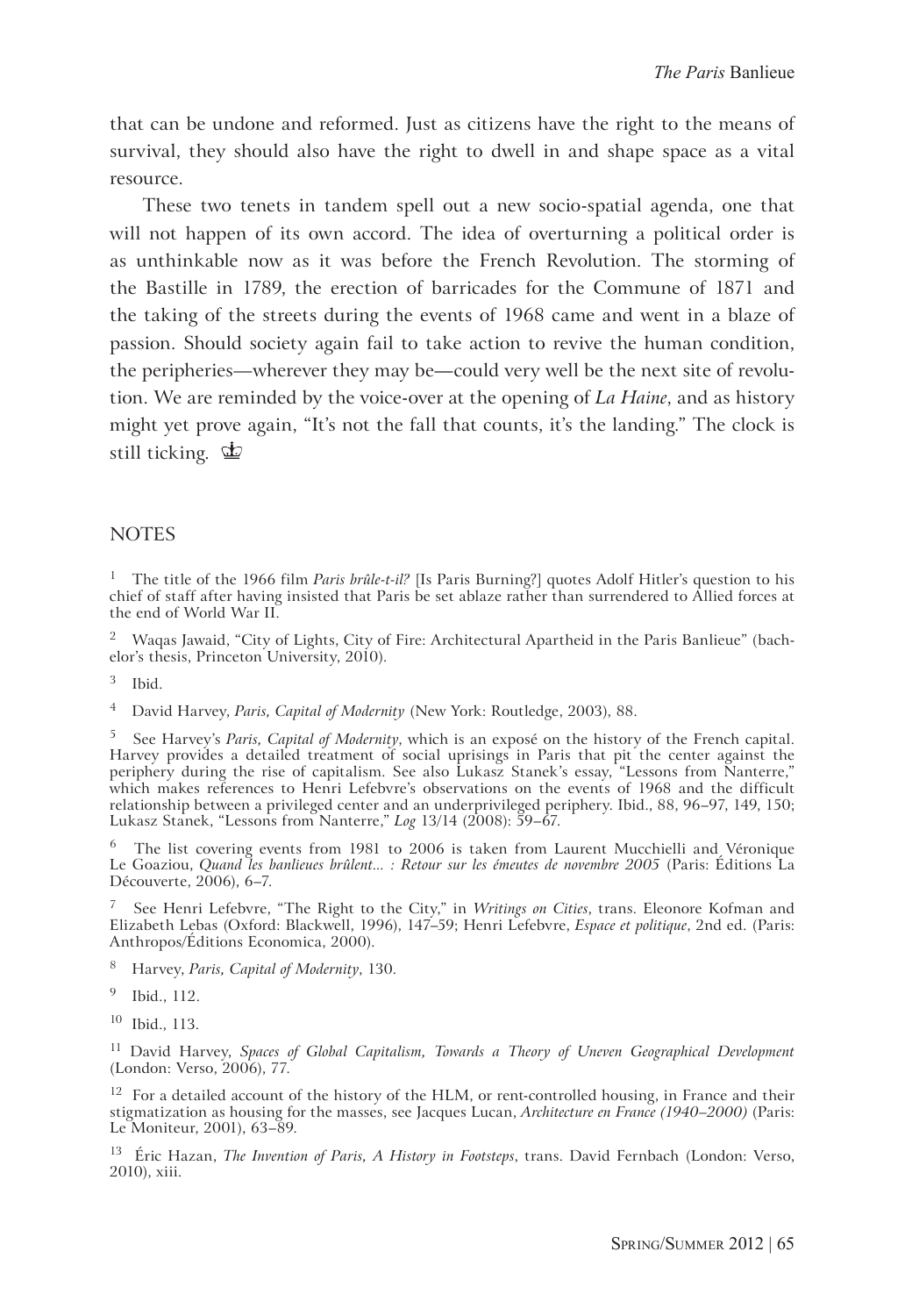14 Lucan, *Architecture en France*, 75.

15 Ibid., 63–89.

16 Hazan, *The Invention of Paris*, xiii.

17 Karima Laachir, "France's 'Ethnic' Minorities and the Question of Exclusion," *Mediterranean Politics*  12, no. 1 (2007): 99, 101.

<sup>18</sup> The number 89 commemorated the French Revolution's two-hundredth anniversary.

19 Lucan, *Architecture en France*, 301.

20 Pierre Bourdieu, ed., *The Weight of the World, Social Suffering in Contemporary Society*, trans. Pricilla Parkhurst Ferguson et al. (Stanford: Stanford University Press, 2000).

21 The distinction between *aide à la pierre* and *aide à la personne* was clarified in a discussion with Philippe Cabane following his interview with M. Poidevin, a real-estate promoter with the company Nexity, 8 December 2006.

22 Lefebvre, *Espace et politique*, 169.

 $23$  The urban-design projects were backed, for example, by the Ministry of Employment, the Ministry of Social Cohesion and Housing, the National Agency for Urban Renewal and the Architects and Planners of the State, commissioned with the "projet urbain auprès du directeur général de l'urbanisme, de l'habitat et de la construction" [urban project with the director general of urban planning, housing and construction], the latter being under the purview of the Ministry of Transportation, Equipment, Tourism and the Sea.

24 See Ariella Masboungi et al., *Régénérer les grands ensembles* (Paris: Éditions de la Villette, 2006).

 $25$  Wacquant cites the loss of ten thousand out of the eighteen thousand manual-labor jobs in the La Couneuve neighborhood alone between 1968 and 1984, and in the same period a decline of 280,000 jobs in the greater Paris region. Loïc Wacquant, "French Working-Class Banlieue and Black American Ghetto: From Conflation to Comparison," *Qui Parle* 16, no. 2 (2007): 12.

26 Loïc Wacquant, "The Rise of Advanced Marginality: Notes on its Nature and Implications," *Acta Sociologica*, 39 (1996): 121–39.

27 Ibid., 124–28.

28 Vivianne Forrester, *The Economic Horror*, trans. Sheila Malovany-Chevallier (Cambridge: Polity Press, 1999), 68.

 $29$  Ibid.

30 See, for example, *Le thé au harem d'Archimède* [Tea in the Harem of Archimedes], directed by Mehdi Charef (1985; Paris: Costa-Gavras, 2000), DVD; "Tea in the Harem of Archimedes" [in German], Film Galerie, http://www.filmgalerie.de/2009/01/23.htm.

31 Transcript of the opening scene from *La Haine*. The film was rereleased in a special tenth-anniversary edition with an new updated English translation, from which this transcript is taken. *La Haine*, directed by Mathieu Kassovitz, 10th anniv. edition (1995; Paris, StudioCanal 2004), DVD. See also Sanjay Sharma and Ashwani Sharma, "So Far So Good: La Haine and the Poetics of the Everyday," *Theory, Culture, and Society* 17, no. 3 (2000): 103.

<sup>32</sup> For a list of violent events in Paris and other French cities in 2005, see "Timeline: French Riots," *BBC News*, 14 November 2005.

<sup>33</sup> Mathieu Kassovitz published an open letter on his website on 8 November 2005 attacking then– interior minister Nicolas Sarkozy; it was reprinted the next day in the *Guardian*. Mathieu Kassovitz, "It's hard not to cheer on the rioters," *Guardian*, 9 November 2005.

<sup>34</sup> Christian Müller, "Frankreichs Vorstädte—weiterhin explosive Problemzonen" [France's suburbs still explosive problem areas], *Neue Zürcher Zeitung*, 11–12 November 2006.

35 Mustufa Dikeç, "Police, politics, and the right to the city," *GeoJournal* 58 (2002): 95; Mustufa Dikeç, *Badlands of the Republic: Space, Politics, and Urban Policy* (Hoboken: Wiley-Blackwell, 2007), 240.

36 Lefebvre, *Le droit à la ville*, 145.

37 Ibid., 143.